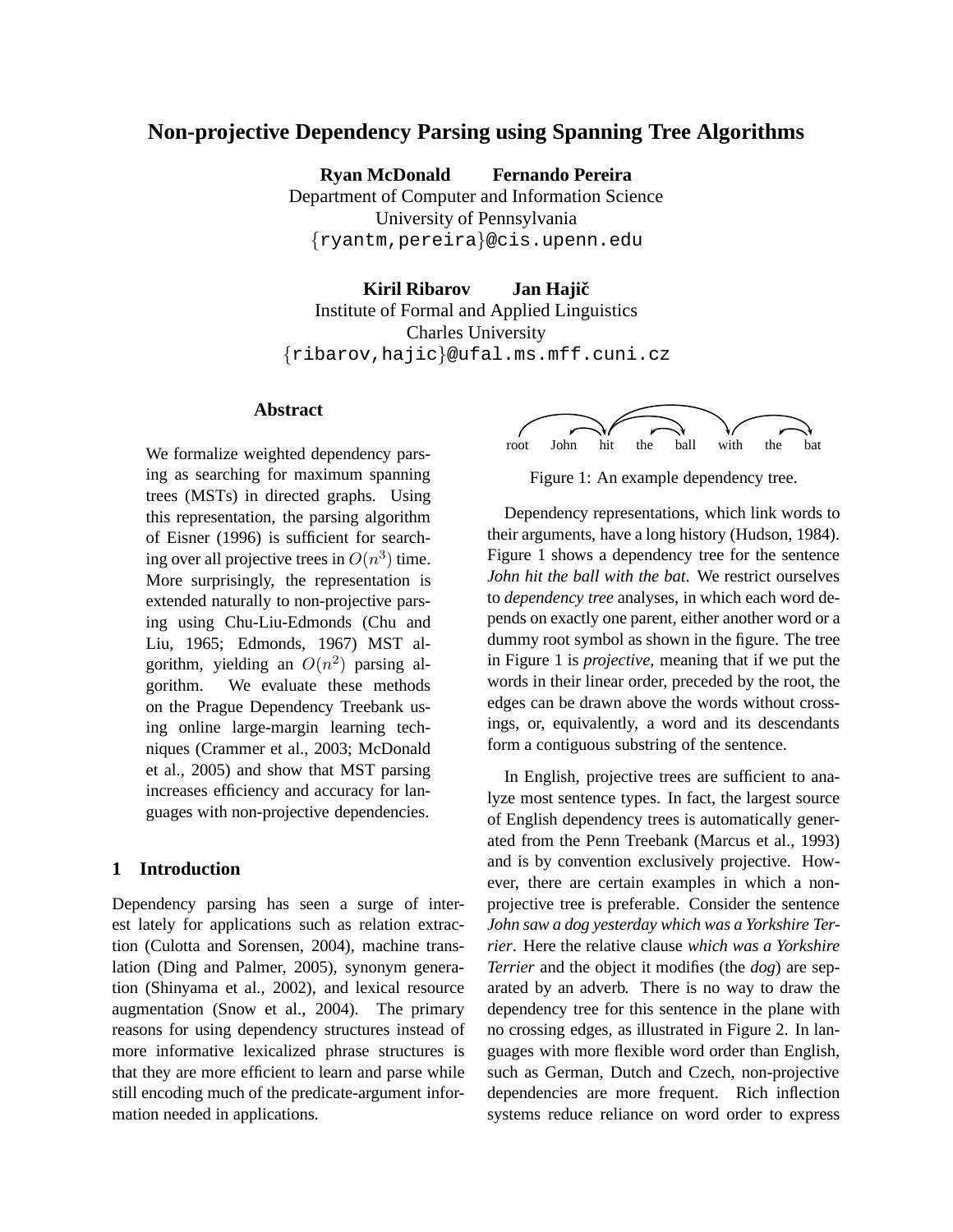

*He is mostly not even interested in the new things and in most cases, he has no money for it either.*

Figure 2: Non-projective dependency trees in English and Czech.

grammatical relations, allowing non-projective dependencies that we need to represent and parse efficiently. A non-projective example from the Czech Prague Dependency Treebank (Hajič et al., ) is also shown in Figure 2.

Most previous dependency parsing models have focused on projective trees, including the work of Eisner (1996), Collins et al. (1999), Yamada and Matsumoto (2003), Nivre and Scholz (2004), and McDonald et al. (2005). These systems have shown that accurate projective dependency parsers can be automatically learned from parsed data. However, non-projective analyses have recently attracted some interest, not only for languages with freer word order but also for English. In particular, Wang and Harper (2004) describe a broad coverage non-projective parser for English based on a hand-constructed constraint dependency grammar rich in lexical and syntactic information. Nivre and Nilsson (2005) presented a parsing model that allows for the introduction of non-projective edges into dependency trees through learned edge transformations within their memory-based parser. They test this system on Czech and show improved accuracy relative to a projective parser. Our approach differs from those earlier efforts in searching optimally and efficiently the full space of non-projective trees.

The main idea of our method is that dependency parsing can be formalized as the search for a maximum spanning tree in a directed graph. This formalization generalizes standard projective parsing models based on the Eisner algorithm (Eisner, 1996) to yield efficient  $O(n^2)$  exact parsing methods for nonprojective languages like Czech. Using this spanning tree representation, we extend the work of Mc-Donald et al. (2005) on online large-margin discriminative training methods to non-projective dependencies.

The present work is related to that of Hirakawa (2001) who, like us, reduces the problem of dependency parsing to spanning tree search. However, his parsing method uses a branch and bound algorithm that is exponential in the worst case, even though it appears to perform reasonably in limited experiments. Furthermore, his work does not adequately address learning or measure parsing accuracy on held-out data.

Section 2 describes an edge-based factorization of dependency trees and uses it to equate dependency parsing to the problem of finding maximum spanning trees in directed graphs. Section 3 outlines the online large-margin learning framework used to train our dependency parsers. Finally, in Section 4 we present parsing results for Czech. The trees in Figure 1 and Figure 2 are untyped, that is, edges are not partitioned into types representing additional syntactic information such as grammatical function. We study untyped dependency trees mainly, but edge types can be added with simple extensions to the methods discussed here.

## **2 Dependency Parsing and Spanning Trees**

#### **2.1 Edge Based Factorization**

In what follows,  $x = x_1 \cdots x_n$  represents a generic input sentence, and  $y$  represents a generic dependency tree for sentence  $x$ . Seeing  $y$  as the set of tree edges, we write  $(i, j) \in y$  if there is a dependency in  $y$  from word  $x_i$  to word  $x_j$ .

In this paper we follow a common method of factoring the score of a dependency tree as the sum of the scores of all edges in the tree. In particular, we define the score of an edge to be the dot product be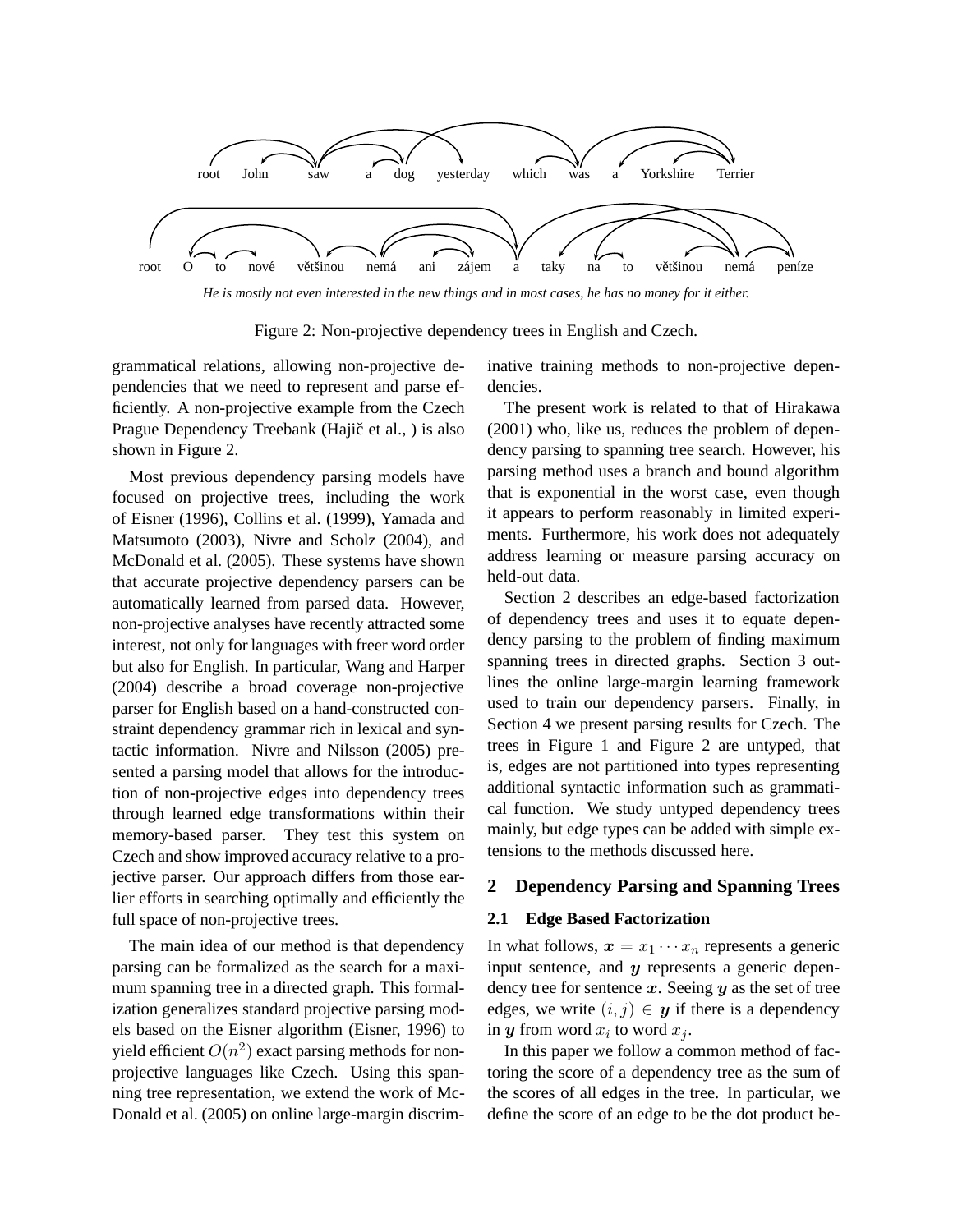tween a high dimensional feature representation of the edge and a weight vector,

$$
s(i,j) = \mathbf{w} \cdot \mathbf{f}(i,j)
$$

Thus the score of a dependency tree  $y$  for sentence  $x$  is,

$$
s(\boldsymbol{x},\boldsymbol{y}) = \sum_{(i,j)\in\boldsymbol{y}} s(i,j) = \sum_{(i,j)\in\boldsymbol{y}} \mathbf{w} \cdot \mathbf{f}(i,j)
$$

Assuming an appropriate feature representation as well as a weight vector **w**, dependency parsing is the task of finding the dependency tree  $y$  with highest score for a given sentence  $x$ .

For the rest of this section we assume that the weight vector **w** is known and thus we know the score  $s(i, j)$  of each possible edge. In Section 3 we present a method for learning the weight vector.

## **2.2 Maximum Spanning Trees**

We represent the generic directed graph  $G = (V, E)$ by its vertex set  $V = \{v_1, \ldots, v_n\}$  and set  $E \subseteq [1 :$  $n \times [1:n]$  of pairs  $(i, j)$  of directed edges  $v_i \rightarrow v_j$ . Each such edge has a score  $s(i, j)$ . Since G is directed,  $s(i, j)$  does not necessarily equal  $s(j, i)$ . A *maximum spanning tree* (MST) of G is a tree  $y \subseteq E$ that maximizes the value  $\sum_{(i,j)\in\mathbf{y}} s(i,j)$  such that every vertex in V appears in y. The maximum *projective* spanning tree of G is constructed similarly except that it can only contain projective edges relative to some total order on the vertices of G. The MST problem for directed graphs is also known as the maximum arborescence problem.

For each sentence  $x$  we define the directed graph  $G_x = (V_x, E_x)$  given by

$$
V_{\bm{x}} = \{x_0 = \text{root}, x_1, \dots, x_n\}
$$
  
\n
$$
E_{\bm{x}} = \{(i, j) : i \neq j, (i, j) \in [0 : n] \times [1 : n]\}
$$

That is,  $G_x$  is a graph with the sentence words and the dummy root symbol as vertices and a directed edge between every pair of distinct words and from the root symbol to every word. It is clear that dependency trees for x and spanning trees for  $G_x$  coincide, since both kinds of trees are required to be rooted at the dummy root and reach all the words in the sentence. Hence, finding a (projective) dependency tree with highest score is equivalent to finding a maximum (projective) spanning tree in  $G_{\boldsymbol{x}}$ .

#### **Chu-Liu-Edmonds**(G, s)

```
Graph G = (V, E)
```
- Edge weight function  $s: E \to \mathbb{R}$
- 1. Let  $M = \{(x^*, x) : x \in V, x^* = \arg \max_{x'} s(x', x)\}\$
- 2. Let  $G_M = (V, M)$
- 3. If  $G_M$  has no cycles, then it is an MST: return  $G_M$
- 4. Otherwise, find a cycle C in  $G_M$
- 5. Let  $G_C = \text{contract}(G, C, s)$
- 6. Let  $y =$  Chu-Liu-Edmonds  $(G_C, s)$
- 7. Find a vertex  $x \in C$  s. t.  $(x', x) \in \mathbf{y}, (x'', x) \in C$
- 8. return  $y \cup C \{(x'', x)\}\)$
- **contract** $(G = (V, E), C, s)$
- 1. Let  $G_C$  be the subgraph of G excluding nodes in C<br>2. Add a node c to  $G_C$  representing cycle C
- Add a node  $c$  to  $G_C$  representing cycle  $C$

\n- 3. For 
$$
x \in V - C : \exists_{x' \in C}(x', x) \in E
$$
 Add edge  $(c, x)$  to  $G_C$  with  $s(c, x) = \max_{x' \in C} s(x', x)$
\n- 4. For  $x \in V - C : \exists_{x' \in C}(x, x') \in E$  Add edge  $(x, c)$  to  $G_C$  with  $s(x, c) = \max_{x' \in C} [s(x, x') - s(a(x'), x') + s(C)]$
\n

where 
$$
a(v)
$$
 is the predecessor of v in C  
and  $s(C) = \sum_{v \in C} s(a(v), v)$ 

5. return  $G_C$ 

Figure 3: Chu-Liu-Edmonds algorithm for finding maximum spanning trees in directed graphs.

#### **2.2.1 Non-projective Trees**

To find the highest scoring non-projective tree we simply search the entire space of spanning trees with no restrictions. Well-known algorithms exist for the less general case of finding spanning trees in undirected graphs (Cormen et al., 1990).

Efficient algorithms for the directed case are less well known, but they exist. We will use here the Chu-Liu-Edmonds algorithm (Chu and Liu, 1965; Edmonds, 1967), sketched in Figure 3 following Georgiadis (2003). Informally, the algorithm has each vertex in the graph greedily select the incoming edge with highest weight. If a tree results, it must be the maximum spanning tree. If not, there must be a cycle. The procedure identifies a cycle and contracts it into a single vertex and recalculates edge weights going into and out of the cycle. It can be shown that a maximum spanning tree on the contracted graph is equivalent to a maximum spanning tree in the original graph (Georgiadis, 2003). Hence the algorithm can recursively call itself on the new graph. Naively, this algorithm runs in  $O(n^3)$  time since each recursive call takes  $O(n^2)$  to find the highest incoming edge for each word and to contract the graph. There are at most  $O(n)$  recursive calls since we cannot contract the graph more then  $n$  times. However,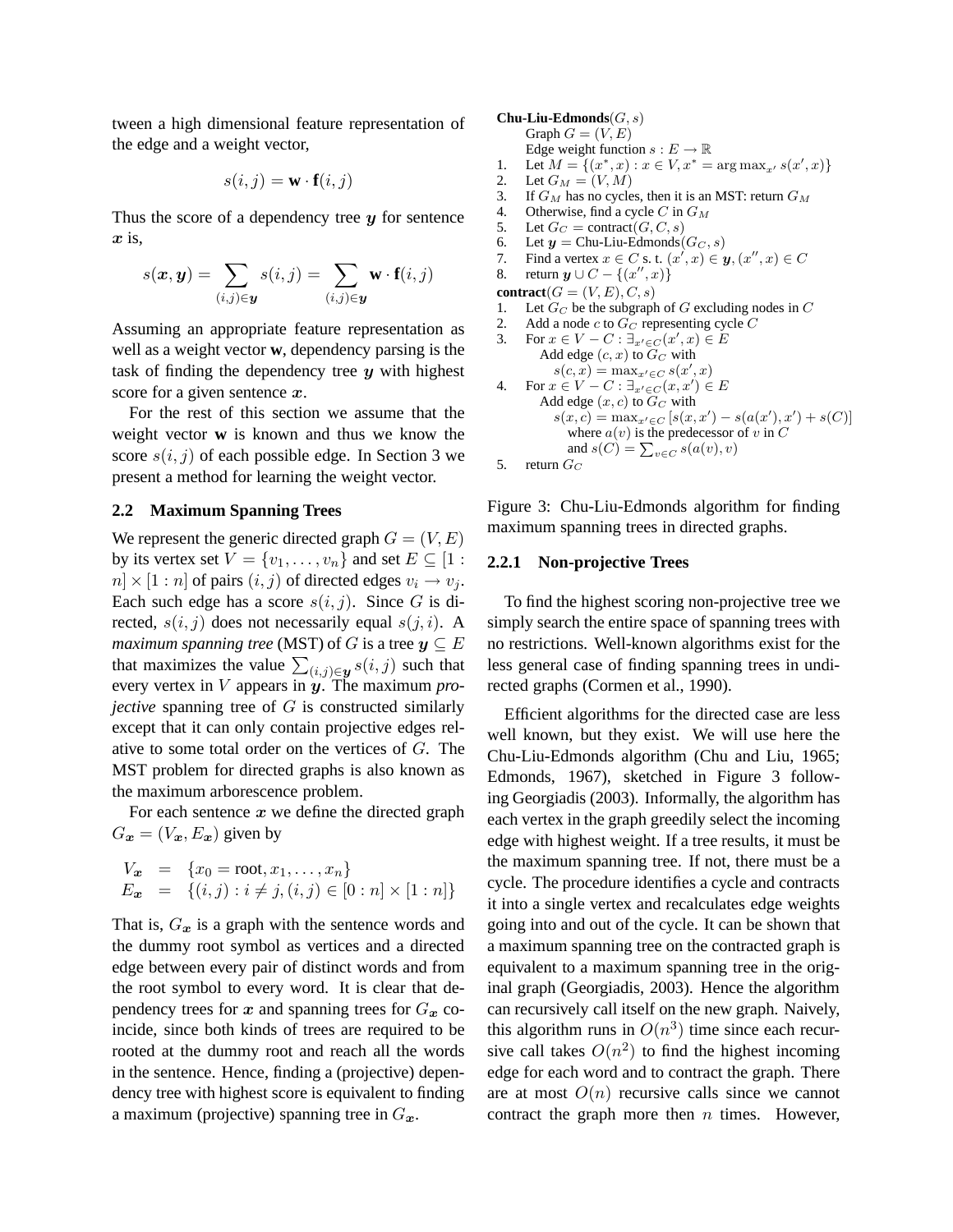Tarjan (1977) gives an efficient implementation of the algorithm with  $O(n^2)$  time complexity for dense graphs, which is what we need here.

To find the highest scoring non-projective tree for a sentence, x, we simply construct the graph  $G_x$ and run it through the Chu-Liu-Edmonds algorithm. The resulting spanning tree is the best non-projective dependency tree. We illustrate here the application of the Chu-Liu-Edmonds algorithm to dependency parsing on the simple example  $x = John saw Mary$ , with directed graph representation  $G_x$ ,



The first step of the algorithm is to find, for each word, the highest scoring incoming edge



If the result were a tree, it would have to be the maximum spanning tree. However, in this case we have a cycle, so we will contract it into a single node and recalculate edge weights according to Figure 3.



The new vertex  $w_{is}$  represents the contraction of vertices *John* and *saw*. The edge from  $w_{js}$  to *Mary* is 30 since that is the highest scoring edge from any vertex in  $w_{js}$ . The edge from *root* into  $w_{js}$  is set to 40 since this represents the score of the best spanning tree originating from *root* and including only the vertices in  $w_{is}$ . The same leads to the edge from *Mary* to  $w_{is}$ . The fundamental property of the Chu-Liu-Edmonds algorithm is that an MST in this graph can be transformed into an MST in the original graph (Georgiadis, 2003). Thus, we recursively call the algorithm on this graph. Note that we need to keep track of the real endpoints of the edges into and out of  $w_{is}$  for reconstruction later. Running the algorithm, we must find the best incoming edge to all words



This is a tree and thus the MST of this graph. We now need to go up a level and reconstruct the graph. The edge from  $w_{is}$  to *Mary* originally was from the word *saw*, so we include that edge. Furthermore, the edge from *root* to wjs represented a tree from *root* to *saw* to *John*, so we include all those edges to get the final (and correct) MST,



A possible concern with searching the entire space of spanning trees is that we have not used any syntactic constraints to guide the search. Many languages that allow non-projectivity are still primarily projective. By searching all possible non-projective trees, we run the risk of finding extremely bad trees. We address this concern in Section 4.

#### **2.2.2 Projective Trees**

It is well known that projective dependency parsing using edge based factorization can be handled with the Eisner algorithm (Eisner, 1996). This algorithm has a runtime of  $O(n^3)$  and has been employed successfully in both generative and discriminative parsing models (Eisner, 1996; McDonald et al., 2005). Furthermore, it is trivial to show that the Eisner algorithm solves the maximum projective spanning tree problem.

The Eisner algorithm differs significantly from the Chu-Liu-Edmonds algorithm. First of all, it is a bottom-up dynamic programming algorithm as opposed to a greedy recursive one. A bottom-up algorithm is necessary for the projective case since it must maintain the nested structural constraint, which is unnecessary for the non-projective case.

#### **2.3 Dependency Trees as MSTs: Summary**

In the preceding discussion, we have shown that natural language dependency parsing can be reduced to finding maximum spanning trees in directed graphs. This reduction results from edge-based factorization and can be applied to projective languages with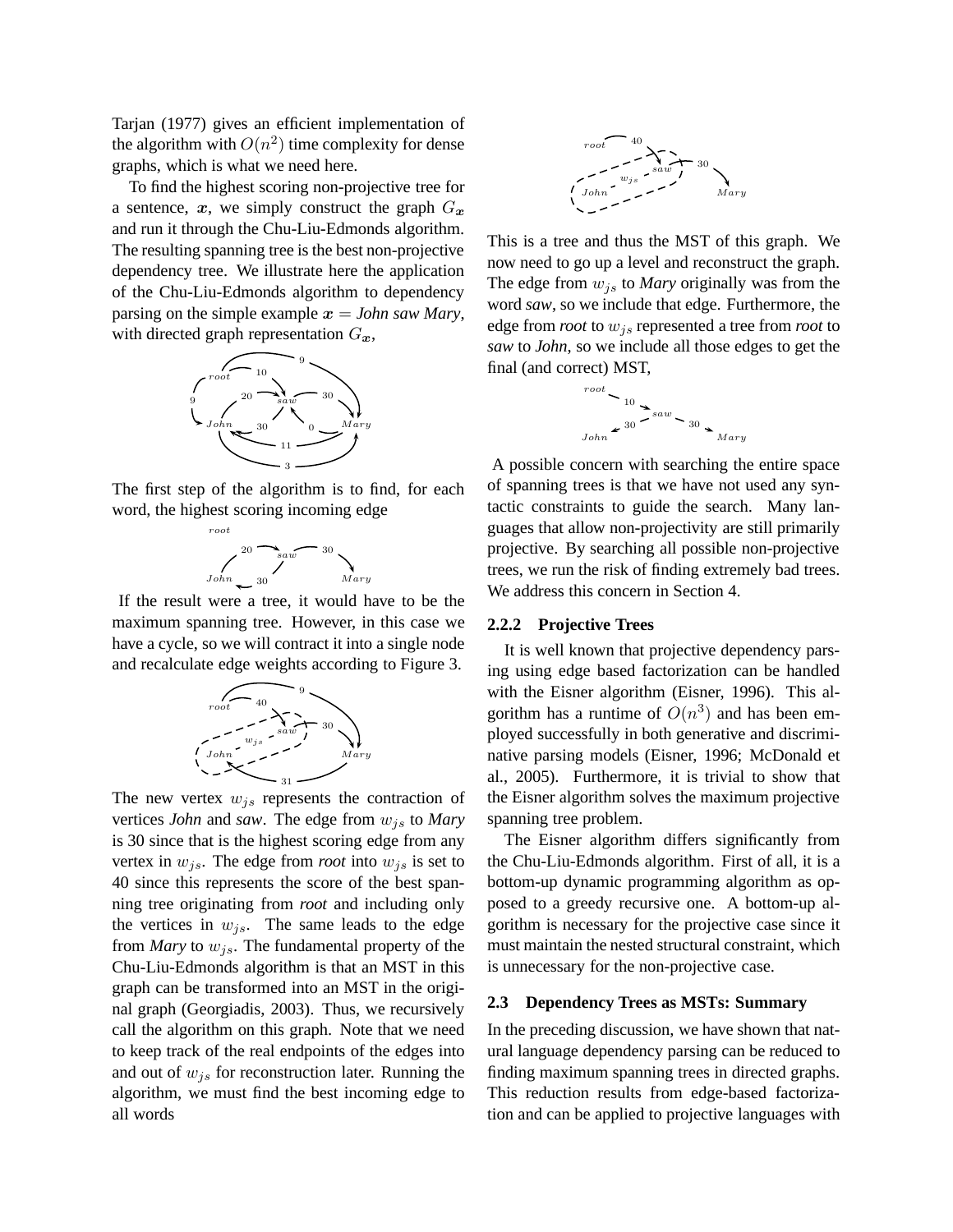the Eisner parsing algorithm and non-projective languages with the Chu-Liu-Edmonds maximum spanning tree algorithm. The only remaining problem is how to learn the weight vector **w**.

A major advantage of our approach over other dependency parsing models is its uniformity and simplicity. By viewing dependency structures as spanning trees, we have provided a general framework for parsing trees for both projective and nonprojective languages. Furthermore, the resulting parsing algorithms are more efficient than lexicalized phrase structure approaches to dependency parsing, allowing us to search the entire space without any pruning. In particular the non-projective parsing algorithm based on the Chu-Liu-Edmonds MST algorithm provides *true* non-projective parsing. This is in contrast to other non-projective methods, such as that of Nivre and Nilsson (2005), who implement non-projectivity in a *pseudo-projective* parser with edge transformations. This formulation also dispels the notion that non-projective parsing is "harder" than projective parsing. In fact, it is easier since non-projective parsing does not need to enforce the non-crossing constraint of projective trees. As a result, non-projective parsing complexity is just  $O(n^2)$ , against the  $O(n^3)$  complexity of the Eisner dynamic programming algorithm, which by construction enforces the non-crossing constraint.

# **3 Online Large Margin Learning**

In this section, we review the work of McDonald et al. (2005) for online large-margin dependency parsing. As usual for supervised learning, we assume a training set  $\mathcal{T} = \{(\boldsymbol{x}_t, \boldsymbol{y}_t)\}_{t=1}^T$ , consisting of pairs of a sentence  $x_t$  and its correct dependency tree  $y_t$ . In what follows,  $dt(x)$  denotes the set of possible dependency trees for sentence  $x$ .

The basic idea is to extend the Margin Infused Relaxed Algorithm (MIRA) (Crammer and Singer, 2003; Crammer et al., 2003) to learning with structured outputs, in the present case dependency trees. Figure 4 gives pseudo-code for the MIRA algorithm as presented by McDonald et al. (2005). An online learning algorithm considers a single training instance at each update to **w**. The auxiliary vector **v** accumulates the successive values of **w**, so that the final weight vector is the *average* of the weight vec-

Training data: 
$$
T = \{(x_t, y_t)\}_{t=1}^T
$$
  
\n1.  $\mathbf{w}_0 = 0; \ \mathbf{v} = 0; \ i = 0$   
\n2. for  $n : 1..N$   
\n3. for  $t : 1..T$   
\n4.  $\min \left\| \mathbf{w}^{(i+1)} - \mathbf{w}^{(i)} \right\|$   
\n $\text{s.t. } s(\mathbf{x}_t, y_t) - s(\mathbf{x}_t, y') \ge L(y_t, y'), \forall y' \in dt(\mathbf{x}_t)$   
\n5.  $\mathbf{v} = \mathbf{v} + \mathbf{w}^{(i+1)}$   
\n6.  $i = i + 1$   
\n7.  $\mathbf{w} = \mathbf{v}/(N * T)$ 



tors after each iteration. This averaging effect has been shown to help overfitting (Collins, 2002).

On each update, MIRA attempts to keep the new weight vector as close as possible to the old weight vector, subject to correctly classifying the instance under consideration with a margin given by the loss of the incorrect classifications. For dependency trees, the loss of a tree is defined to be the number of words with incorrect parents relative to the correct tree. This is closely related to the Hamming loss that is often used for sequences (Taskar et al., 2003).

For arbitrary inputs, there are typically exponentially many possible parses and thus exponentially many margin constraints in line 4 of Figure 4.

#### **3.1 Single-best MIRA**

One solution for the exponential blow-up in number of trees is to relax the optimization by using only the single margin constraint for the tree with the highest score,  $s(x, y)$ . The resulting online update (to be inserted in Figure 4, line 4) would then be:

$$
\min_{\mathbf{S} \in \mathbf{S}} \frac{\|\mathbf{w}^{(i+1)} - \mathbf{w}^{(i)}\|}{s.t. \quad s(\mathbf{x}_t, \mathbf{y}_t) - s(\mathbf{x}_t, \mathbf{y}') \ge L(\mathbf{y}_t, \mathbf{y}')}
$$
\nwhere  $\mathbf{y}' = \arg \max_{\mathbf{y}'} s(\mathbf{x}_t, \mathbf{y}')$ 

McDonald et al. (2005) used a similar update with  $k$  constraints for the  $k$  highest-scoring trees, and showed that small values of  $k$  are sufficient to achieve the best accuracy for these methods. However, here we stay with a single best tree because kbest extensions to the Chu-Liu-Edmonds algorithm are too inefficient (Hou, 1996).

This model is related to the averaged perceptron algorithm of Collins (2002). In that algorithm, the single highest scoring tree (or structure) is used to update the weight vector. However, MIRA aggressively updates **w** to maximize the margin between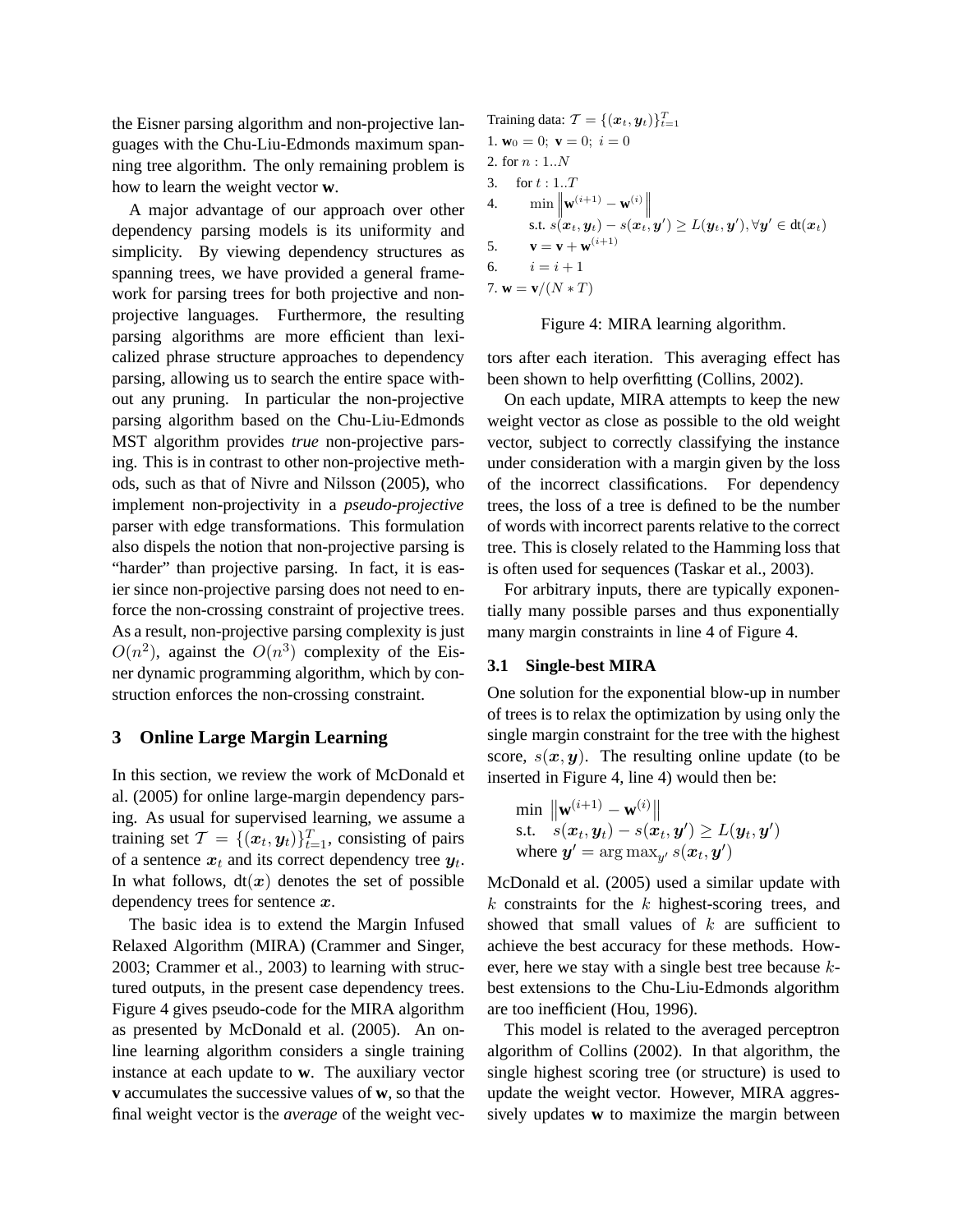the correct tree and the highest scoring tree, which has been shown to lead to increased accuracy.

## **3.2 Factored MIRA**

It is also possible to exploit the structure of the output space and factor the exponential number of margin constraints into a polynomial number of local constraints (Taskar et al., 2003; Taskar et al., 2004). For the directed maximum spanning tree problem, we can factor the output by edges to obtain the following constraints:

$$
\min_{\mathbf{w}} \|\mathbf{w}^{(i+1)} - \mathbf{w}^{(i)}\|
$$
\ns.t.  $s(l, j) - s(k, j) \ge 1$   
\n $\forall (l, j) \in \mathbf{y}_t, (k, j) \notin \mathbf{y}_t$ 

This states that the weight of the correct incoming edge to the word  $x_i$  and the weight of all other incoming edges must be separated by a margin of 1. It is easy to show that when all these constraints are satisfied, the correct spanning tree and all incorrect spanning trees are separated by a score at least as large as the number of incorrect incoming edges. This is because the scores for all the correct arcs cancel out, leaving only the scores for the errors causing the difference in overall score. Since each single error results in a score increase of at least 1, the entire score difference must be at least the number of errors. For sequences, this form of factorization has been called local lattice preference (Crammer et al., 2004). Let *n* be the number of nodes in graph  $G_x$ . Then the number of constraints is  $O(n^2)$ , since for each node we must maintain  $n - 1$  constraints.

The factored constraints are in general more restrictive than the original constraints, so they may rule out the optimal solution to the original problem. McDonald et al. (2005) examines briefly factored MIRA for projective English dependency parsing, but for that application, k-best MIRA performs as well or better, and is much faster to train.

## **4 Experiments**

We performed experiments on the Czech Prague Dependency Treebank (PDT) (Hajič, 1998; Hajič et al., ). We used the predefined training, development and testing split of this data set. Furthermore, we used the automatically generated POS tags that are provided with the data. Czech POS tags are very

complex, consisting of a series of slots that may or may not be filled with some value. These slots represent lexical and grammatical properties such as standard POS, case, gender, and tense. The result is that Czech POS tags are rich in information, but quite sparse when viewed as a whole. To reduce sparseness, our features rely only on the reduced POS tag set from Collins et al. (1999). The number of features extracted from the PDT training set was 13, 450, 672, using the feature set outlined by McDonald et al. (2005).

Czech has more flexible word order than English and as a result the PDT contains non-projective dependencies. On average, 23% of the sentences in the training, development and test sets have at least one non-projective dependency. However, less than 2% of total edges are actually non-projective. Therefore, handling non-projective edges correctly has a relatively small effect on overall accuracy. To show the effect more clearly, we created two Czech data sets. The first, Czech-A, consists of the entire PDT. The second, Czech-B, includes only the 23% of sentences with at least one non-projective dependency. This second set will allow us to analyze the effectiveness of the algorithms on non-projective material. We compared the following systems:

- 1. **COLL1999:** The projective lexicalized phrase-structure parser of Collins et al. (1999).
- 2. **N&N2005:** The pseudo-projective parser of Nivre and Nilsson (2005).
- 3. **McD2005:** The projective parser of McDonald et al. (2005) that uses the Eisner algorithm for both training and testing. This system uses  $k$ -best MIRA with  $k=5$ .
- 4. **Single-best MIRA:** In this system we use the Chu-Liu-Edmonds algorithm to find the best dependency tree for Single-best MIRA training and testing.
- 5. **Factored MIRA:** Uses the quadratic set of constraints based on edge factorization as described in Section 3.2. We use the Chu-Liu-Edmonds algorithm to find the best tree for the test data.

#### **4.1 Results**

Results are shown in Table 1. There are two main metrics. The first and most widely recognized is *Accuracy*, which measures the number of words that correctly identified their parent in the tree. *Complete* measures the number of sentences in which the resulting tree was completely correct.

Clearly, there is an advantage in using the Chu-Liu-Edmonds algorithm for Czech dependency pars-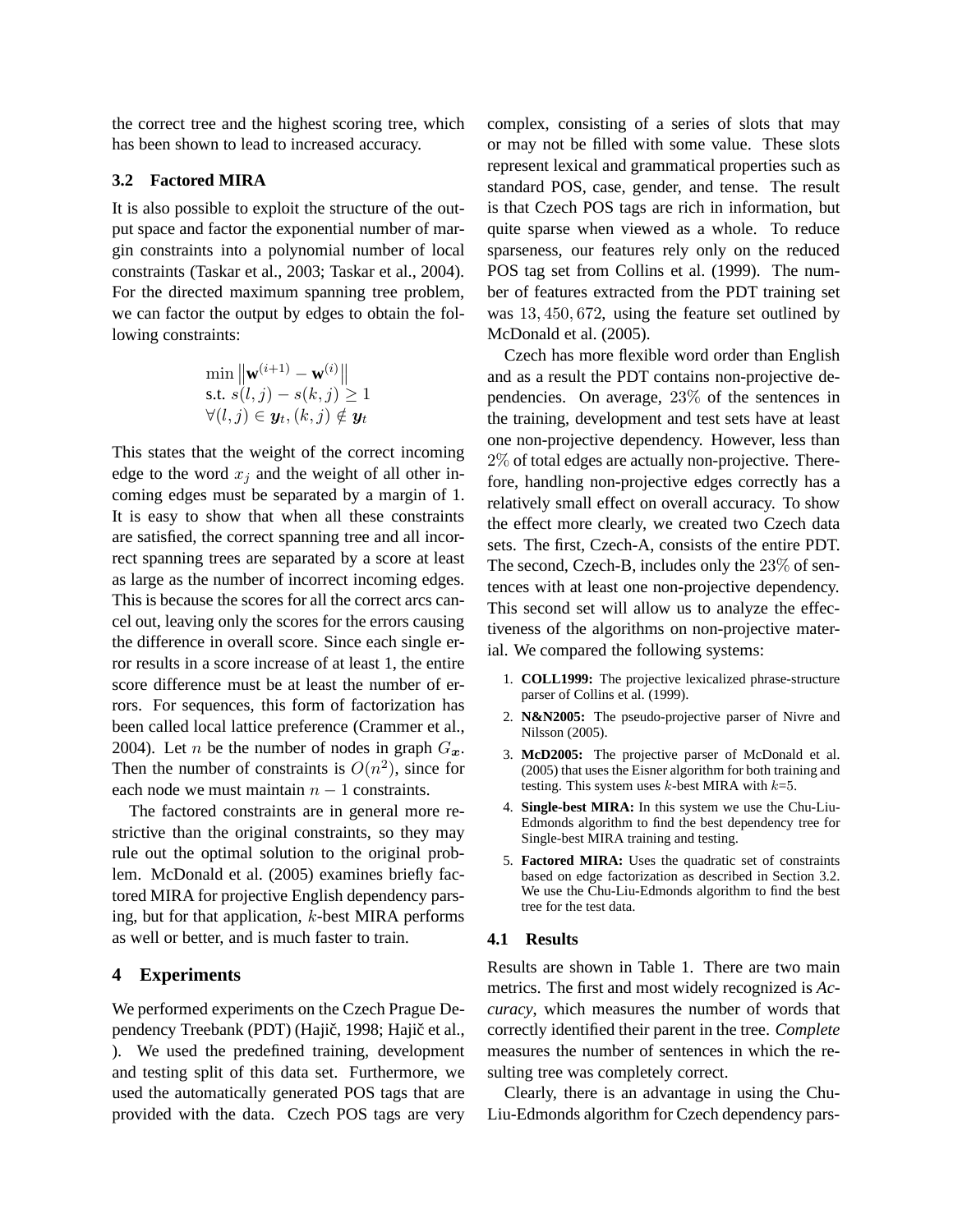|                      | Czech-A         |          | Czech-B  |          |  |
|----------------------|-----------------|----------|----------|----------|--|
|                      | <b>Accuracy</b> | Complete | Accuracy | Complete |  |
| <b>COLL1999</b>      | 82.8            |          |          |          |  |
| N&N2005              | 80.0            | 31.8     |          |          |  |
| McD2005              | 83.3            | 31.3     | 74.8     | 0.0      |  |
| Single-best MIRA     | 84.1            | 32.2     | 81.0     | 14.9     |  |
| <b>Factored MIRA</b> | 84.4            | 32.3     | 81.5     | 14.3     |  |

Table 1: Dependency parsing results for Czech. Czech-B is the subset of Czech-A containing only sentences with at least one non-projective dependency.

ing. Even though less than  $2\%$  of all dependencies are non-projective, we still see an absolute improvement of up to 1.1% in overall accuracy over the projective model. Furthermore, when we focus on the subset of data that only contains sentences with at least one non-projective dependency, the effect is amplified. Another major improvement here is that the Chu-Liu-Edmonds non-projective MST algorithm has a parsing complexity of  $O(n^2)$ , versus the  $O(n^3)$  complexity of the projective Eisner algorithm, which in practice leads to improvements in parsing time. The results also show that in terms of *Accuracy*, factored MIRA performs better than single-best MIRA. However, for the factored model, we do have  $O(n^2)$  margin constraints, which results in a significant increase in training time over single-best MIRA. Furthermore, we can also see that the MST parsers perform favorably compared to the more powerful lexicalized phrase-structure parsers, such as those presented by Collins et al. (1999) and Zeman (2004) that use expensive  $O(n^5)$  parsing algorithms. We should note that the results in Collins et al. (1999) are different then reported here due to different training and testing data sets.

One concern raised in Section 2.2.1 is that searching the entire space of non-projective trees could cause problems for languages that are primarily projective. However, as we can see, this is not a problem. This is because the model sets its weights with respect to the parsing algorithm and will disfavor features over unlikely non-projective edges.

Since the space of projective trees is a subset of the space of non-projective trees, it is natural to wonder how the Chu-Liu-Edmonds parsing algorithm performs on projective data since it is asymptotically better than the Eisner algorithm. Table 2 shows the results for English projective dependency trees extracted from the Penn Treebank (Marcus et al., 1993) using the rules of Yamada and Matsumoto (2003).

|                      | <b>English</b>  |          |  |
|----------------------|-----------------|----------|--|
|                      | <b>Accuracy</b> | Complete |  |
| McD2005              | 90.9            | 37.5     |  |
| Single-best MIRA     | 90.2            | 33.2     |  |
| <b>Factored MIRA</b> | 90.2            | 32.3     |  |

Table 2: Dependency parsing results for English using spanning tree algorithms.

This shows that for projective data sets, training and testing with the Chu-Liu-Edmonds algorithm is worse than using the Eisner algorithm. This is not surprising since the Eisner algorithm uses the a priori knowledge that all trees are projective.

## **5 Discussion**

We presented a general framework for parsing dependency trees based on an equivalence to maximum spanning trees in directed graphs. This framework provides natural and efficient mechanisms for parsing both projective and non-projective languages through the use of the Eisner and Chu-Liu-Edmonds algorithms. To learn these structures we used online large-margin learning (McDonald et al., 2005) that empirically provides state-of-the-art performance for Czech.

A major advantage of our models is the ability to naturally model non-projective parses. Nonprojective parsing is commonly considered more difficult than projective parsing. However, under our framework, we show that the opposite is actually true that non-projective parsing has a lower asymptotic complexity. Using this framework, we presented results showing that the non-projective model outperforms the projective model on the Prague Dependency Treebank, which contains a small number of non-projective edges.

Our method requires a tree score that decomposes according to the edges of the dependency tree. One might hope that the method would generalize to